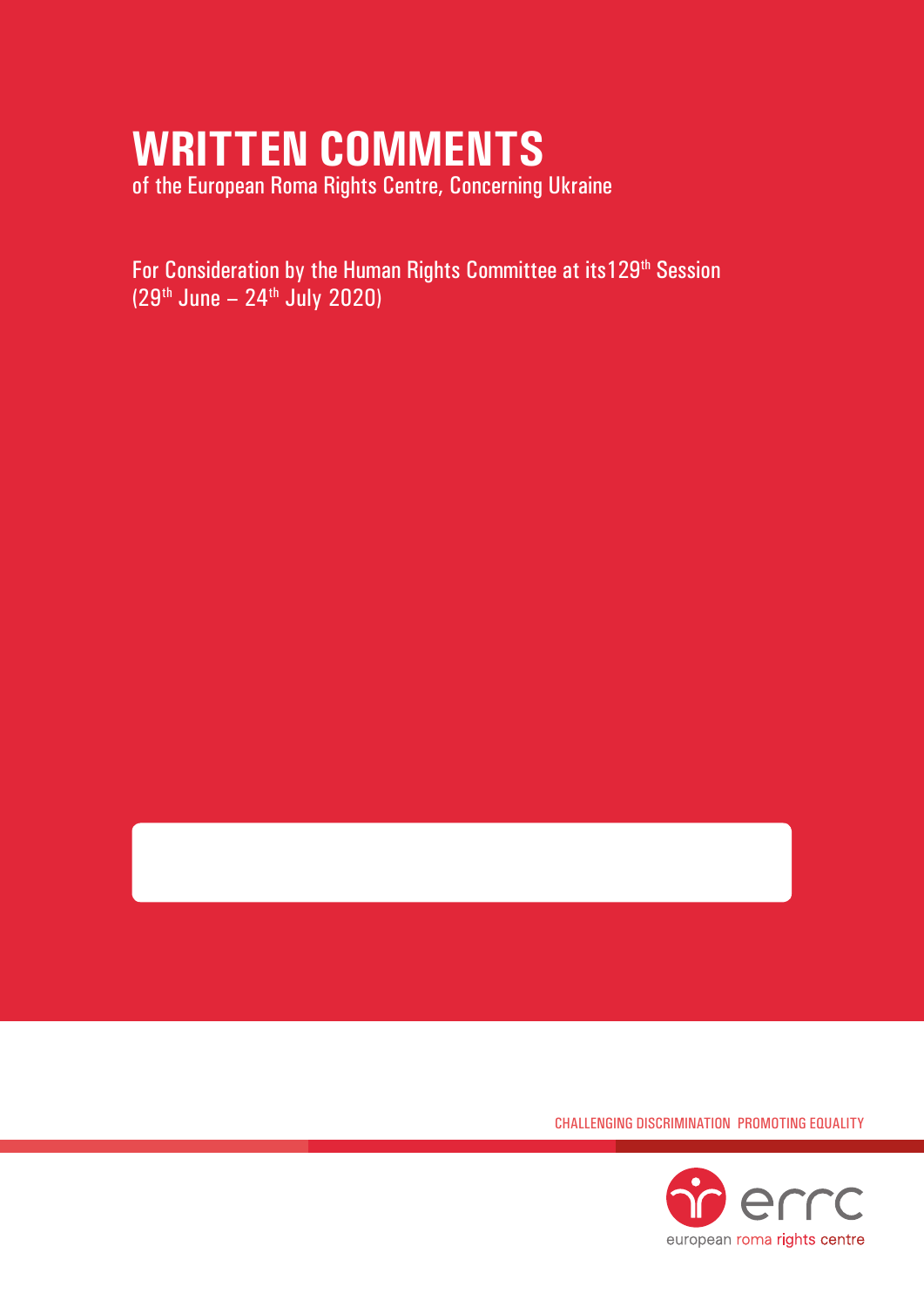## **TABLE OF CONTENTS**

| <b>Introduction</b>                                                                    | 3              |
|----------------------------------------------------------------------------------------|----------------|
| <b>Targeting Roma: Far-Right Pogroms, Racist Violence and Forced Evictions</b>         | 3              |
| <b>Official Collusion and Ineffective Responses from Law Enforcement and Judiciary</b> | 5.             |
| 2020: Further Incidents of Anti-Roma Violence and Far-Right Collusion                  | 6              |
| <b>Cases of Police Brutality Against Roma in 2020</b>                                  | $\overline{ }$ |
| Reproductive Rights of Romani Women: Discriminatory Treatment, Neglect and Abuse       | 8              |
| School Segregation, Unequal Access, Obstacles and Low Educational Outcomes             | 9              |
| <b>Lack of Documentation and Statelessness in Ukraine</b>                              | 10             |
| <b>Recommendations</b>                                                                 | 11             |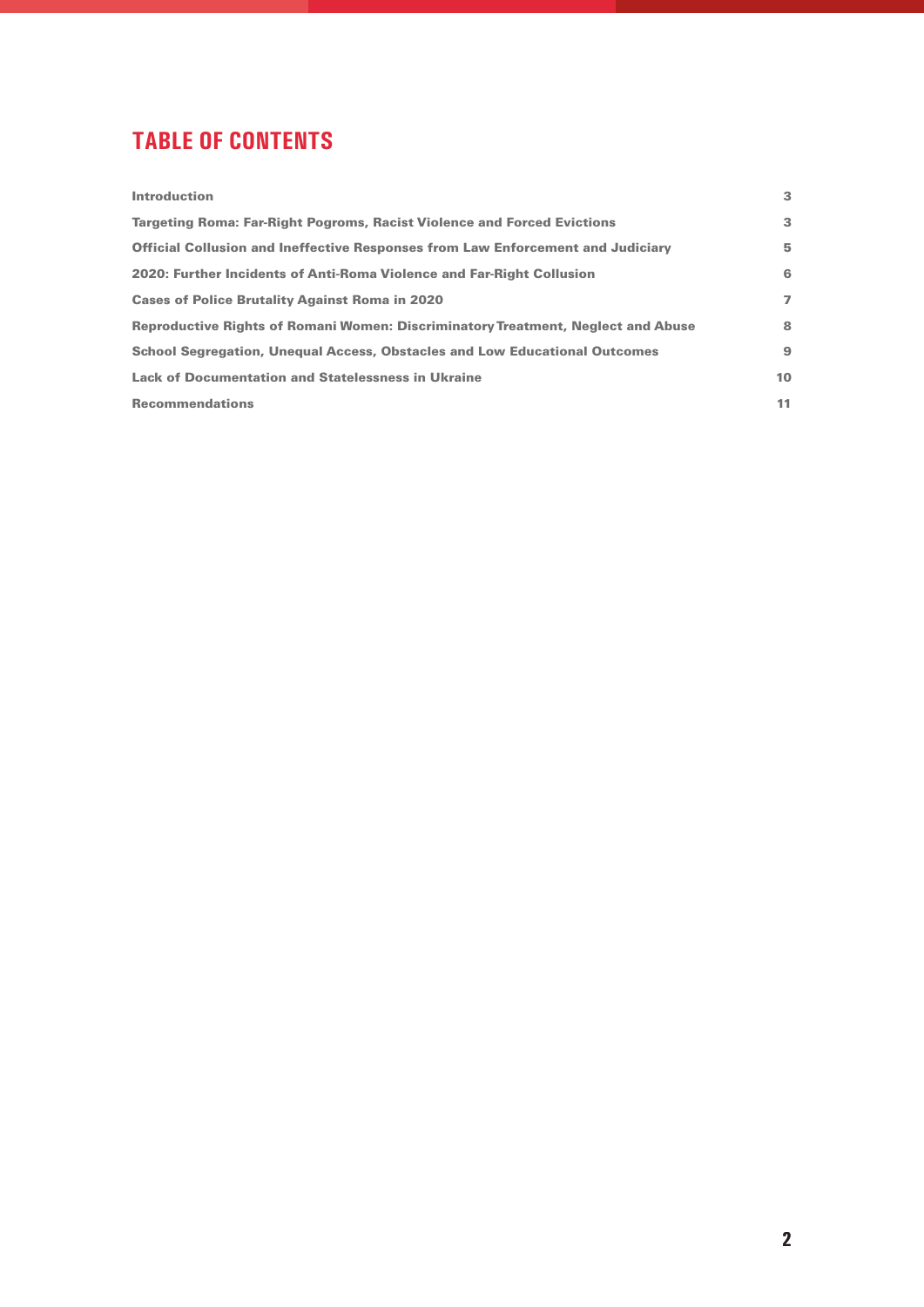#### **INTRODUCTION**

The European Roma Rights Centre (hereinafter also referred to as the "ERRC")<sup>1</sup> hereby submit this document concerning Ukraine to the United Nations Human Rights Committee (hereinafter also referred to as "Committee") for its consideration.

Roma in Ukraine face everyday discrimination and social exclusion. Available data, often collected by civil society organisations, and research conducted by ERRC and others, indicate that many Romani communities in Ukraine live in conditions of extreme poverty, often in segregated settlements or irregular encampments, with little or no access to essential services such as clean water and sanitation, adequate health care provision, and quality integrated education.

Other major issues of concerns also addressed in this submission are racially motivated acts of collective punishment and violence against Roma by far right groups often in collusion with local authorities; the lack of personal documents, the risk of statelessness, and the consequences; the lack of comprehensive or reliable ethnically disaggregated data essential for the design and costing of integration policies, and without which progress or otherwise cannot be measured; denial of access to quality reproductive healthcare.

#### **TARGETING ROMA: FAR-RIGHT POGROMS, RACIST VIOLENCE AND FORCED EVICTIONS**

The acts of collective violence against Roma by far-right paramilitaries, in some cases in collusion with local authorities, have spread terror and caused death and serious injury. The victims have included women, children and men; while the attackers have been able to engage in ethnic cleansing with seeming impunity.

After the riots which broke out in Loshchynivka, following the murder of a nine-year-old girl, and the calls for the eviction of the Roma community from the village in August 2016, the town's mayor publicly stated that he shared the locals' outrage.<sup>2</sup> The Secretary General of the Council of Europe addressed a letter to the Prime Minister, expressing his concern at the remarks made, and measures taken, by the local authorities, giving the impression that all members of that community were criminals and increasing existing prejudices.<sup>3</sup>

A crowd of 150-170 locals set fire to one Roma dwelling and destroyed ten others. Video footage showed the police standing by and watching. The entire community of terrified Romani families, including many small children was evicted. On 10 August 2018 the Odesa District Administrative Court agreed that the Mayor's decision to evict the Roma community had been illegal. The court, however, refused to find the police inaction unlawful and also rejected the application for compensation.

Between late April and June 2018, a series of five anti-Roma pogroms marked an escalation of racist violence by neo-fascist militias in Ukraine, with evidence of official collusion adding a deeply sinister element. The ERRC expressed its deep concern at the lax response from law enforcement agencies to racially motivated violence, and has initiated legal action against law enforcement for their failure to act. The U.S. Embassy in Ukraine called on law enforcement officers to investigate the recent attacks on Roma and tweeted the following: "No one in Ukraine should live in fear because of who they are. We urge law enforcement to investigate recent attacks on Roma. Justice and Tolerance for minority communities are key in the new Ukraine." <https://bit.ly/2khEFm5>.

<sup>1</sup> The ERRC is a Roma-led an international public interest law organisation working to combat anti-Romani racism and human rights abuse of Roma through strategic litigation, research and policy development, advocacy and human rights education. Since its establishment in 1996, the ERRC has endeavoured to provide Roma with the tools necessary to combat discrimination and achieve equal access to justice, education, housing, health care and public services. The ERRC has consultative status with the Council of Europe, as well as with the Economic and Social Council of the United Nations. More information is available at: [www.errc.org.](www.errc.org)

<sup>2</sup> Jonathan Lee, Mob Rules Against Ukrainian Roma in 21st Century Pogrom, *ERRC News*, 30 August 2016. Available at: [http://www.](http://www.errc.org/news/mob-rules-against-ukrainian-roma-in-21st-century-pogrom) [errc.org/news/mob-rules-against-ukrainian-roma-in-21st-century-pogrom](http://www.errc.org/news/mob-rules-against-ukrainian-roma-in-21st-century-pogrom).

<sup>3</sup> ECRI Report on Ukraine (fifth monitoring cycle) Adopted on 20 June 2017 Published on 19 September 2017, p.17. Available at: <https://rm.coe.int/fifth-report-on-ukraine/16808b5ca8>.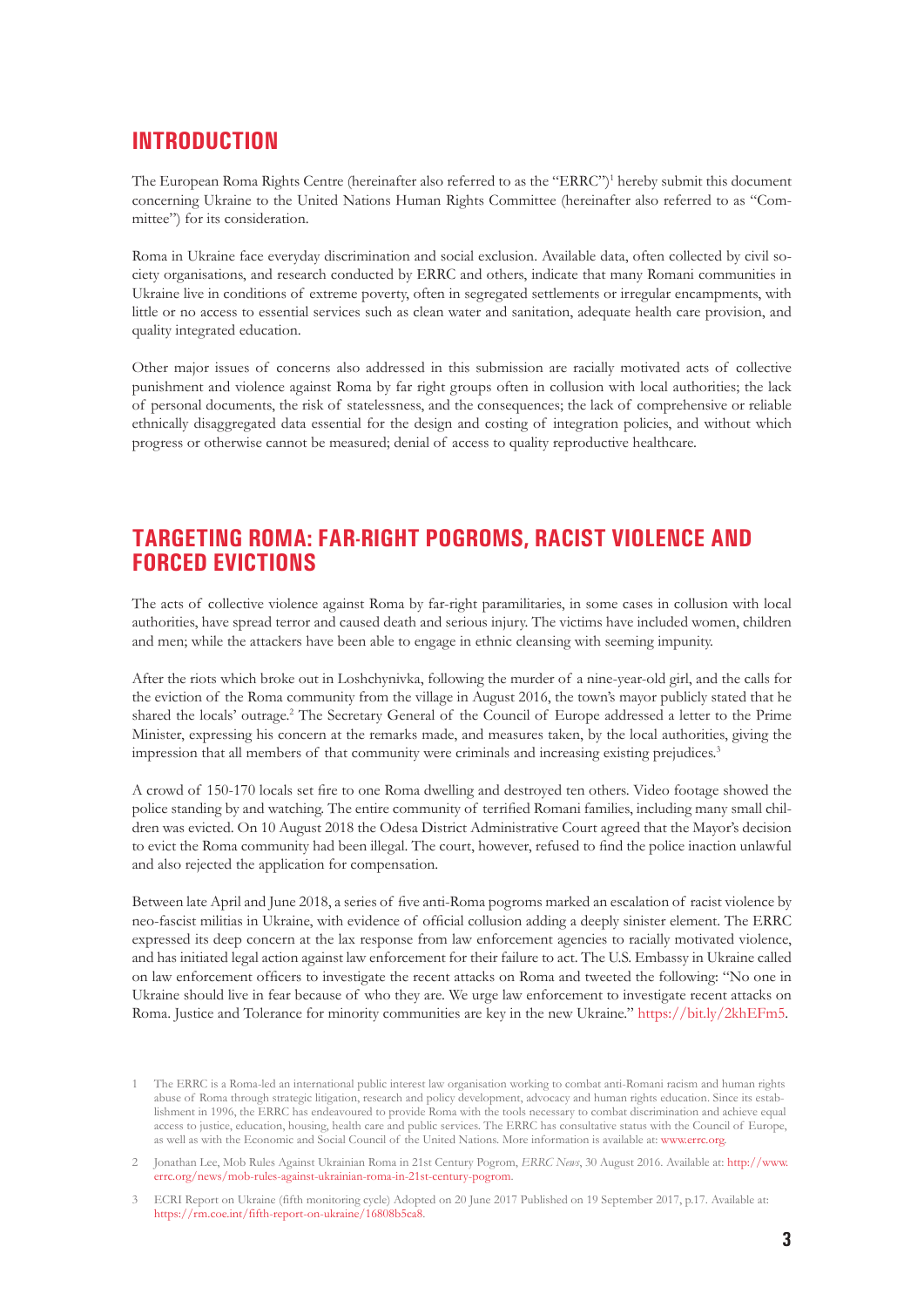**21April 2018: Lysa Hora, Kiev**. Members of the neo-Nazi paramilitary group C14 filmed themselves carrying out a pogrom in the Lysa Hora nature reserve near Kyiv, where they drove fifteen families from their homes. As reported by ERRC, the C14 gang, carrying weapons, attacked the Roma. A video posted days later showed whole families with small children fleeing in terror, chased by masked men who hurled stones and sprayed them with gas canisters, before setting their tents ablaze.

Serhiy Mazur, a prominent member of C14, visited the camp the previous day with other gang members and representatives of the Holosiyiv District Administration, to give the Roma an ultimatum to leave within 24 hours. Soon after the attack, he posted [photos](https://www.facebook.com/yakovlev.danylo/posts/607857902908814) on Facebook, boasting that they had driven the Roma from the mountain. The [Kharkiv Human Rights Protection Group \(KHRP\) reported](http://khpg.org/en/index.php?id=1524441220) that the raid was the result of collaboration between C14 members of the so-called 'Municipal Guard' (Муніципальна варта) and the Holosiyiv District Administration. The head of this 'Municipal Guard', Serhiy Bondar, is a C14 member who signed a memorandum of cooperation with both the Holosiyiv District Administration and the Holosiyiv National Police in December 2017. Goloseevskiy Police Department initiated criminal proceedings based on "violation of the equality of citizens based on race nationality, or religion" and "hooliganism" after the attack video surfaced on social media. However, C14 members felt confident enough to threaten more pogroms against Romani camps.

**10 May 2018: Rudne, Lviv region**. In the village of Rudne, a 30-strong gang of masked men descended upon Roma shacks at 2a.m., dragged people out of their beds, beat them and set their homes alight, destroying all their belongings and documents and forcing them to flee. Police and ambulance responders were on the scene, but no arrests were made. KHRP reported the morning after that "there are now no Roma living at the camp – they either fled in the night or were taken away by ambulance, in at least one case, after being beaten by the assailants."

Unknown persons reportedly visited the camp the day before the attack and warned the Roma to leave. The official municipality news service reported on 10 May, that state administration and security staff, together with police officers "conducted an explanatory work" involving the Roma, after which they left the territory. Later that same day, the office of Ukraine's Ombudsperson Ludmila Denisova issued [a statement](http://www.ombudsman.gov.ua/ua/all-news/pr/10518-dq-na-perekonannya-upovnovazhenogo-nepoodinoki-proyavi-ksenofobiii-potre/) concerning what were not isolated cases and that "*such demonstrations of xenophobia need particular attention from the police, including a more thorough investigation, as well as measures of a preventive nature to stop such cases in future*". The following day the police in Lviv [initiated](https://lv.npu.gov.ua/news/xuliganstva/za-faktom-pozhezhi-u-stixijnomu-poselenni-u-lvovi-vidkrito-kriminalne-pradzhennya/) a criminal investigation into 'suspected hooliganism". 4

**22 May 2018: Velyka Berezovytsia Ternopil**. ERRC News reported that a group of masked men armed with guns and bats forced Roma families living near the village of Velyka Berezovytsia Ternopil to flee into the forest, and then set fire to their makeshift dwellings.<sup>5</sup> Shots were fired and three people were injured in the attack. The terrified seven adults and 30 children lost all their property and documents in the arson attack. Doctors at the local hospital were forced to call the police when the injured Roma came under renewed attack as they were being brought in for treatment. Police detained a group of 12 individuals near the scene and held them for questioning; the group of five minors (aged between 14 and 17) and seven adults were identified as members of radical organizations such as the Right Sector and Trizup.

Lyudmyla Denysova, the Ukrainian Parliamentary Commissioner for Human Rights said that the attack showed indications of 'discrimination on ethnic grounds and inciting animosity towards the Romani national minority'. She reported that a criminal proceeding has been opened and that she has filed an appeal to Ternopil regional police with a request to take all necessary measures in accordance with the law.

One Romani woman from the camp told an ERRC observer: "*I don't trust the police*. *The next day I saw the police officer drinking coffee with one of the guys who attacked our camp*." She added "*One of the guys who attacked us threatened to find us even underground if we dare to complain to the police*".

Criminal proceedings were initiated under Part 4 of Art. 296 of the Criminal Code of Ukraine (Hooliganism committed with the use of firearms or 'cold weapons' or other objects, specially adapted for causing bodily injuries). The investigation is ongoing, however the police have still not received any official complaints from the Romani victims, and for this reason it is unlikely the attackers will face any criminal charges.

<sup>4</sup> Kharkiv Human Rights Protection Group, 'Another Roma camp attacked and burned down in Ukraine, with police seeing only 'hooliganism''. KHRPG Website. Available at: <http://khpg.org/en/index.php?id=1526086152>.

<sup>5</sup> Jonathan Lee, 'Far-right attack: third in recent weeks against Roma in Ukraine', *ERRC News*, 24 May 2018. Available at: [http://www.](http://www.errc.org/news/far-right-attack-third-in-recent-weeks-against-roma-in-ukraine) [errc.org/news/far-right-attack-third-in-recent-weeks-against-roma-in-ukraine](http://www.errc.org/news/far-right-attack-third-in-recent-weeks-against-roma-in-ukraine).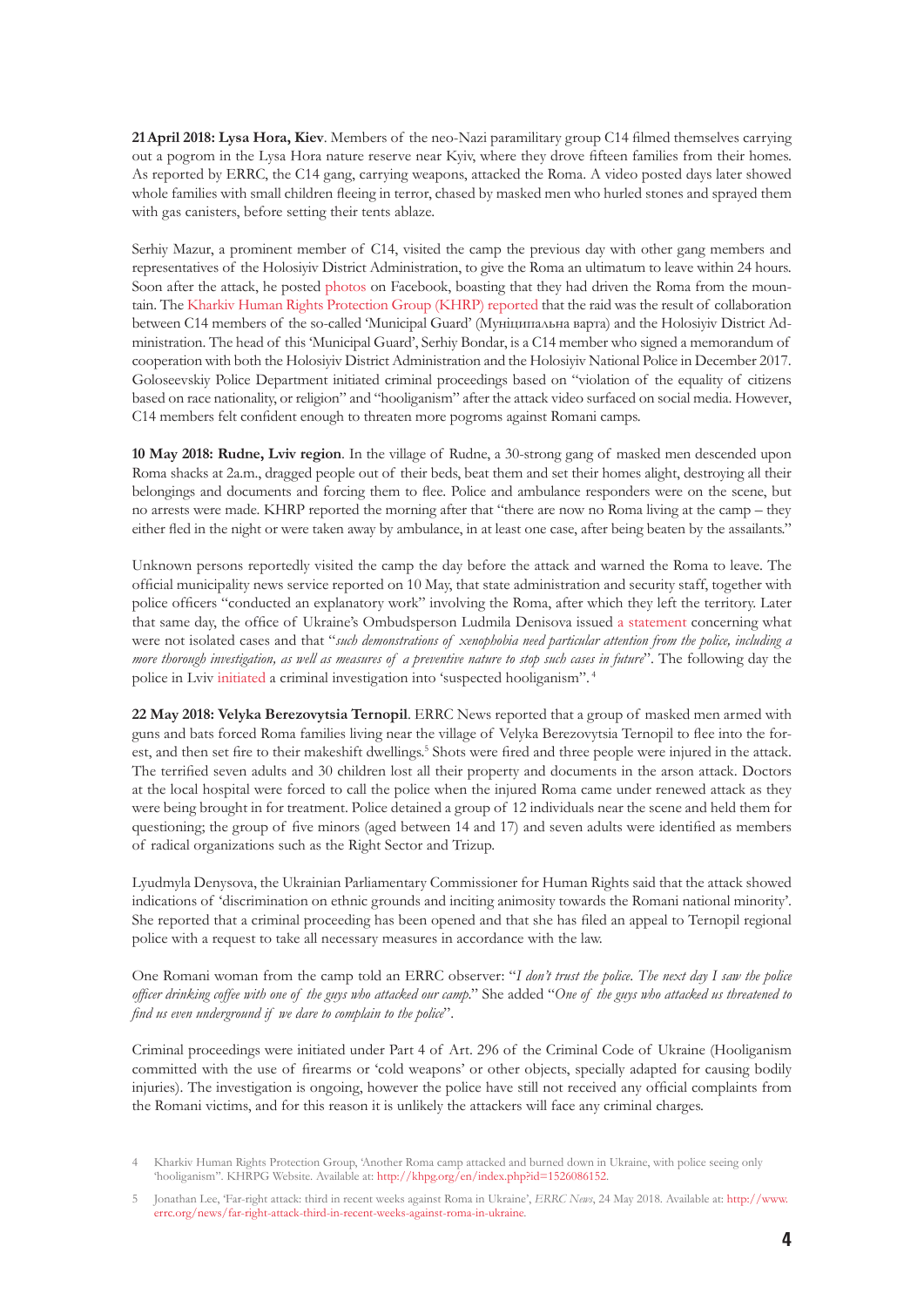**8 June 2018 Holosiyivskiy Park, Kyiv:** Members of the National Druzhyna militia, first posted threats on Facebook, then broadcast the attack and destruction of the camp on Facebook live [\(https://bit.ly/2MaITbV](https://bit.ly/2MaITbV)). Swinging axes and sledgehammers as a camera rolled, members of the far-right Azov National Druzhyna militia destroyed the Romani camp less than a day after they issued an ultimatum on its Facebook page for the Roma to clear out within 24 hours or be forced out by a "mob."6 The police stated that the camp was empty when the militia arrived, so there were no victims and no arrests, and they will not open any criminal proceedings related to this incident.

On the same day Freedom House published a new report warning of the dangers posed by increasingly active extremist groups in Ukraine. The report noted that after Ukraine's 2014 Euromaidan Revolution and Russia's subsequent aggression, extreme nationalist views and groups, along with their preachers and propagandists, have been granted significant legitimacy by the wider society. According to the author Vyacheslav Likhachev, "The most disturbing element of their recent show of force is that so far it has gone fully unpunished by the authorities. Their activities challenge the legitimacy of the state, undermine its democratic institutions, and discredit the country's law enforcement agencies."7

**23 June 2018**: **Lviv**. A gangs of masked assailants, armed with knives and bats attacked a Roma camp on the outskirts of Lviv in Western Ukraine. The attack left one 24-year-old Romani man dead, and several others wounded including a 10-year-old boy whose mother was stabbed protecting him. Initial reports from the mayor were that the police had detained that most of the assailants who were aged between 16 and 18, and were led by a 20-year-old. The assailants acknowledged involvement in an unregistered organization called 'Sober and angry youth' [«Твереза і зла молодь»], whose YouTube page was entitled Lemberg Jugend, or Lviv Youth in German, with the name carrying obvious associations with Hitler Jugend.<sup>8</sup>

This series of violent attacks designed to destroy shacks and camps and force the Roma living in them to leave the area, have drawn attention to the wider problem of appalling living conditions faced by many more Roma. Despite the lack of comprehensive studies on housing and living conditions of Roma across the whole of Ukraine, and differences across regions, overall Roma have less access to adequate shelter and basic utilities than the ethnic majority population, and very many live in 'undocumented houses'. Many Roma are forced to migrate to the fields and forests and set up camp on the outskirts of cities and towns in search of casual and seasonal work.

#### **OFFICIAL COLLUSION AND INEFFECTIVE RESPONSES FROM LAW ENFORCEMENT AND JUDICIARY**

Discrimination and forced evictions by local authorities, as well as collusion with far-right militias in expelling Roma, and residential segregation is testimony to a long-standing crisis that has profound consequences for the health and welfare of Romani women, children and men. Failure to prosecute perpetrators of racially motivated hate crimes creates a climate of impunity for far-right groups, and their 'service provision' for local authorities further endangers Roma. As Vadim Karasev, director of independent Kiev-based think tank Institute of Global Strategies told [Associated Press](https://apnews.com/68d5fc9c0f7f41678250f19bb4c9260d): "State institutions are weak, the police are ineffective and the government is forced to resort more and more to the services of right-wing groups, giving them a carte blanche in return."

In a joint letter to the Ministry of the Interior in June 2018, just ten days before the lethal attack on the camp near Lviv, [Human Rights Watch](https://www.hrw.org/news/2018/06/14/joint-letter-ukraines-minister-interior-affairs-and-prosecutor-general-concerning) and three other rights organizations called for prompt action in response to a significant increase in physical attacks, threats, and intimidation by groups such as such as C14, Right Sector, *Traditsii i Poryadok*, *Karpatska Sich*. Hiding beneath a veneer of patriotism and 'traditional values', "these groups have been vocal about their contempt for and intent to harm targeting ethnic minorities, LGBTI and women's rights activists, other human rights defenders and journalists."

<sup>6</sup> Christopher Miller, 'With Axes And Hammers, Far-Right Vigilantes Destroy Another Romany Camp In Kyiv'. *Radio Free Europe,* 8 June 2018. Available at:<https://www.rferl.org/a/ukraine-far-right-vigilantes-destroy-another-romany-camp-in-kyiv/29280336.html>.

<sup>7</sup> Vyacheslav Likhachev, *Analytical Brief: Far-right Extremism as a Threat to Ukrainian Democracy*, Freedom House 2018. Available at: [ht](https://freedomhouse.org/report/analytical-brief/2018/far-right-extremism-threat-ukrainian-democracy)[tps://freedomhouse.org/report/analytical-brief/2018/far-right-extremism-threat-ukrainian-democracy](https://freedomhouse.org/report/analytical-brief/2018/far-right-extremism-threat-ukrainian-democracy).

<sup>8</sup> Halya Coynash**, '**Fatal attack on Roma Camp in Lviv leaves young man dead, a child and others injured', KHPG Website,25 June 2018. Available at:<http://khpg.org/en/index.php?id=1529848824>.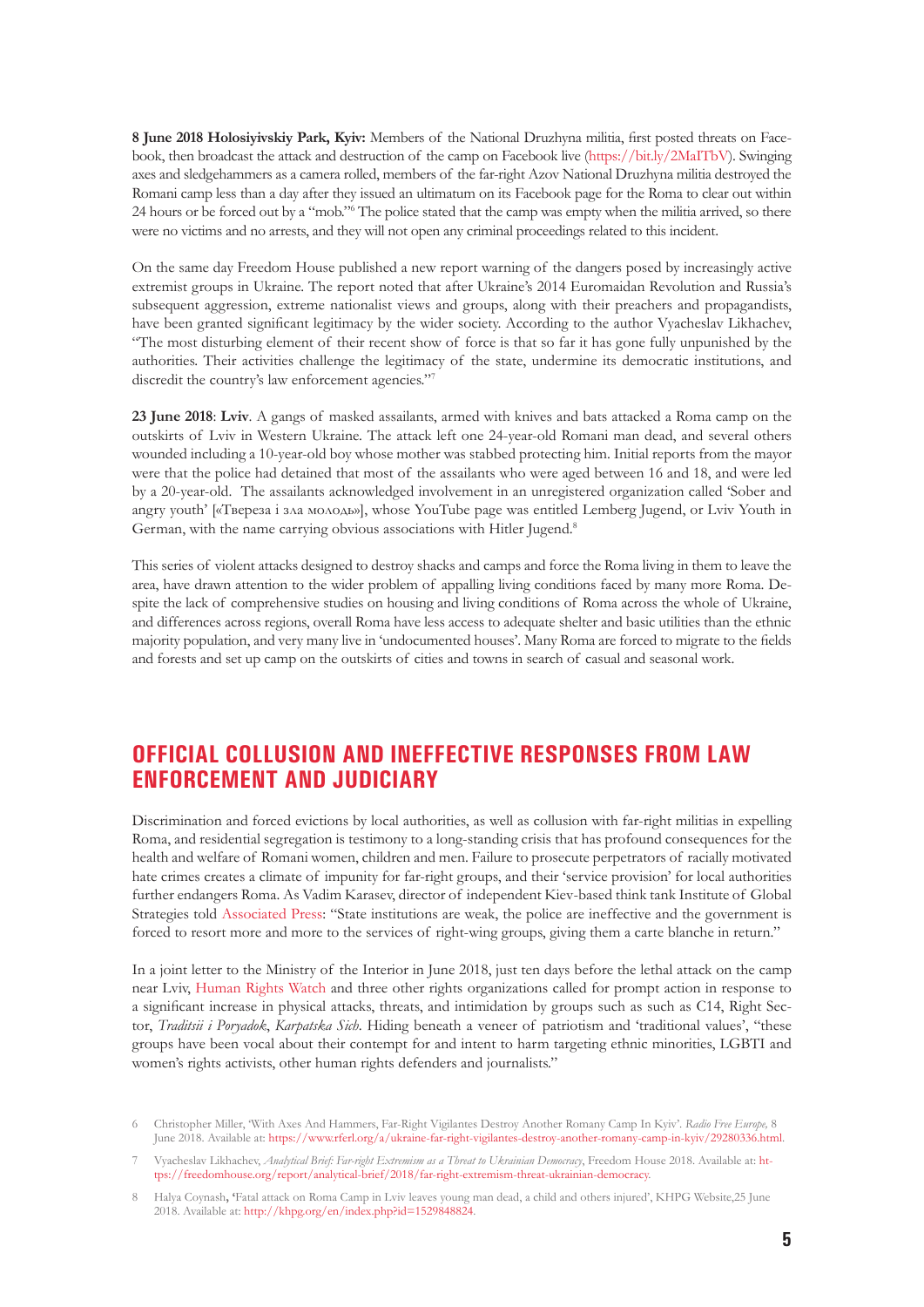The ERRRC maintains that the inadequate response from the central authorities sends a clear message to far-right groups that their vigilantism and criminal acts of racist aggression against Roma are tacitly tolerated. Collusion between law enforcement and such groups, further emboldens other groups to commit racist attacks.

We are further concerned at the failure to properly investigate and prosecute perpetrators of such acts; and at the light sentences imposed in those cases where assailants were brought before the courts. As our monitors report on the outcomes of investigations in the 2018 attacks, the authorities' response continues to be inadequate and in no way functions as a deterrent against further attacks. The following are updates on the prosecutions of perpetrators.

Concerning the 22 June 2018 attack that claimed the life of David Pap, two youths who signed a confession and cooperated with the investigation were found guilty and sentenced to four years and five months imprisonment. However, they were released on probation on condition that they give proof of their good character over the next eighteen months. Cases are still pending for the other 12 youths involved in the attack. Racial motivation was excluded from the accusation, due to what the public prosecutor termed a lack of evidence.

There have been no prosecutions following the attack in Lysa Gora on 20 April 2018. Charges against the C14 leader Sergey Mazur, were quashed by the court of appeal due to procedural errors. No further developments have been reported in this case.

Following the Ternopil arson attack on 22 May 2018 charges were brought against Pavlo Gryvnyak, a member of Right Sector. The case was forwarded to Ternopil court, the next hearings are scheduled for May 2020. According to local human rights activists, the case is not moving because victims do not intend to take part or testify in the court hearings, increasing the likelihood that the case will be suspended or closed.

#### **2020: FURTHER INCIDENTS OF ANTI-ROMA VIOLENCE AND FAR-RIGHT COLLUSION**

**11 March 2020: Kiev**. The Ukrainian Minister for Infrastructure, Vladislav Kriklij, was pictured with members of the C14 far-right organisation and the paramilitary 'Municipal Guards' at Kiev Central Railway Station.<sup>9</sup> The head of C14, Yevgen Karas, uploaded a [video](https://youtu.be/xmJptWGcGA0) to social media showing the Minister on a joint 'inspection' with far-right groups supposedly investigating problems associated with so-called "gypsy gangs". The same station was the site of a [C14 anti-Roma 'cleansing operation' in 2018](https://112.international/ukraine-top-news/ukraines-far-right-c14-conducts-anti-roma-cleansing-operation-at-kyiv-train-station-33481.html) conducted alongside the National Police.

The video ends with a warning from Karas that the police have ten days to improve the way they deal with Roma, who he refers to as "born thieves". Karas announces that the Municipal Guards will be on duty at the station from now on to "clean up these organised crime groups". Later, C14 and Municipal Guards members posted racist posters around the station which read, "you may be robbed by Gypsies [вас можуть пограбувати Цигани]" in Ukrainian, but only "beware of pickpockets" in English.

The [evidence of widespread collusion](https://www.hopenothate.org.uk/2018/06/08/anti-roma-pogroms-ukraine-c14-tolerating-terror/) between the police and state authorities with far-right vigilante groups in 2018 led the European Roma Rights Centre (ERRC) to [sue the National Police of Ukraine](http://www.errc.org/press-releases/roma-sue-national-police-in-ukraine-after-far-right-attacks) for discrimination in their failure to protect Roma from far-right violence. The case is still ongoing before the Ukrainian civil courts. This latest outing, where a government minister joined C14 on a 'Gypsy patrol' is further evidence that international criticism has had no impact as regards official fraternization with far-right extremists.

**29 April 2020: Kiev**. In Velika Kitaivska Street, a Romani family of four including a pregnant mother and two children, was violently attacked in the early hours by two young men using tear gas who then set fire to their tent. According to volunteer community worker Vita Zinevich, who regularly brought the family food, Anzhela pleaded with the attackers not to use the tear gas on her as she was pregnant. They replied "a woman such as you should be raped" and began beating her husband Ruslan, causing the rest of the family to run outside and call for help. The attackers then set fire to the tent, destroying most of the family's belongings including their identification documents. The Holosiyiv Police have not opened investigative proceedings, and in a statement,

<sup>9</sup> Jonathan Lee, 'Minister Accompanies C14 Neo-Nazis Inspecting Kyiv Railway Station for Roma', *Hope not hate*, 2 April 2020. Available at: [https://www.hopenothate.org.uk/2020/04/02/ukrainian-government-minister-accompanies-c14-neo-nazis-inspecting-kyiv](https://www.hopenothate.org.uk/2020/04/02/ukrainian-government-minister-accompanies-c14-neo-nazis-inspecting-kyiv-railway-station-for)[railway-station-for](https://www.hopenothate.org.uk/2020/04/02/ukrainian-government-minister-accompanies-c14-neo-nazis-inspecting-kyiv-railway-station-for).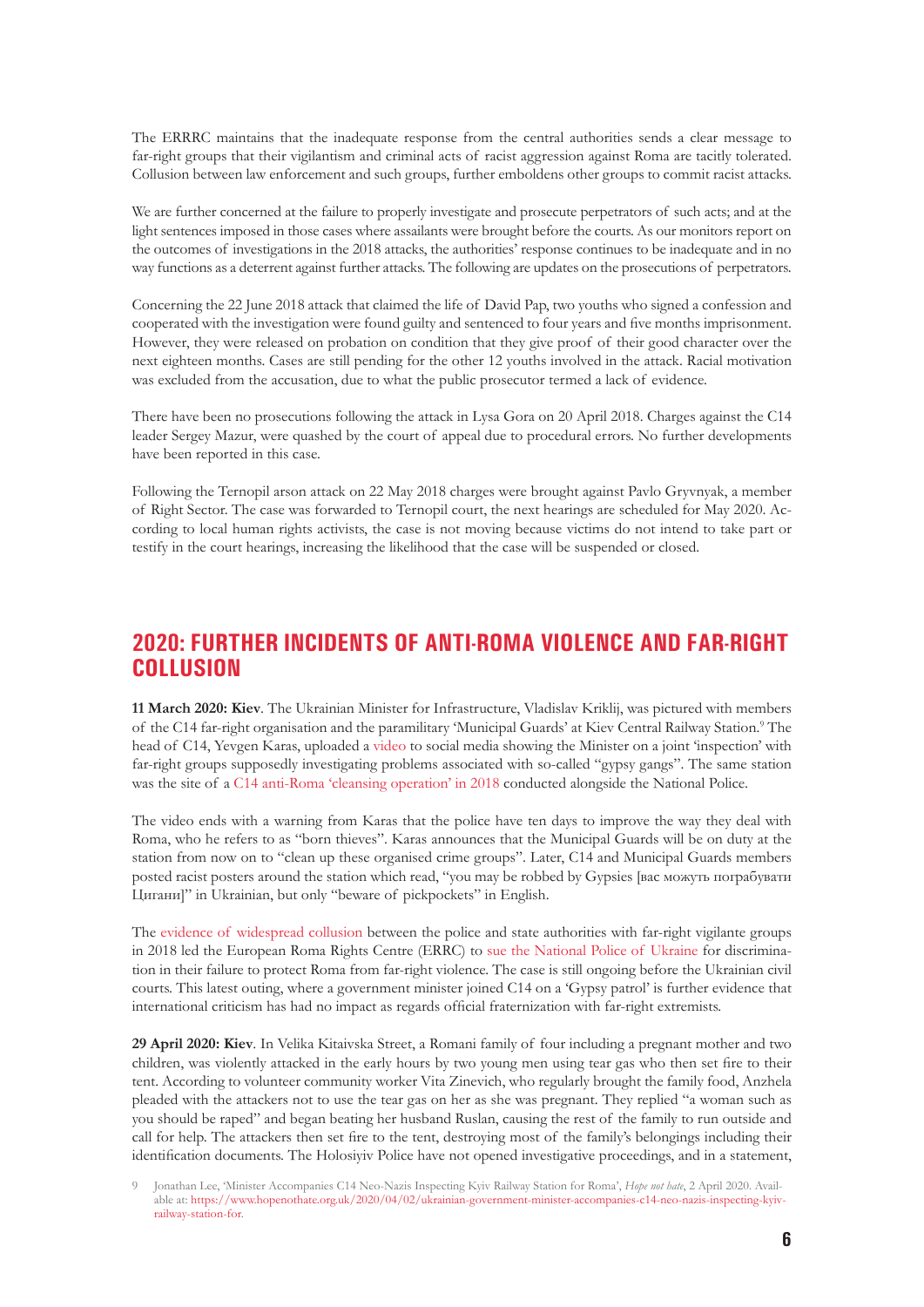said that officers are looking for the victims to take their statements and open proceedings. Local community volunteers did not know about the whereabouts of the victims, as the family fled immediately after the attack.<sup>10</sup>

#### **CASES OF POLICE BRUTALITY AGAINST ROMA IN 2020**

In 2018, sixteen years after police officers stood by as hundreds of Ukrainian villagers in Odessa carried out a pogrom, burning and looting Roma homes, the [European Court of Human Rights](http://www.errc.org/uploads/upload_en/file/judgment-burlya-and-others-v-ukraine.pdf) awarded damages amounting to €177,000 for the racially-motivated inhuman and degrading treatment the Roma suffered. The ECtHR found that in the subsequent investigation, members of the local police played an active role in the investigation the subsequent investigation into the events had been inadequate and characterised by an absence of thoroughness and independence, with members of the local police actively taking part in it, despite being accused of involvement in the attack.

The ERRC has monitored police violence against Roma over two decades, and has documented incidents which include rapes, beatings and murders, extortion and intimidation at the hands of police officers, who have often colluded with mobs of ethnic Ukrainians and far-right extremists in racist acts of terror and violence.<sup>11</sup>

Prior to the Euromaidan demonstrations, the police in Ukraine were long regarded as "one of the country's most corrupt institutions and one of the most widely loathed." Following the Euromaidan, a new national police was created aimed at restoring trust. However, criminal investigations are still the domain of the former police service; and when it comes to investigating crimes committed by the police, the responsible body, while it is run by civilians, reports directly to the Chief of Police, and "cannot be independent or impartial".12

Police brutality remains a reality for many Roma in Ukraine. ERRC's legal monitor provided updates on pending cases of police violence against Roma:

- ¾ The case of **Harmatij Ihor and Bukov Ivan** was opened in November 2019 (criminal investigation 42019070000000309 registered 16.09.2019) after the two men were subjected to torture in a police station. As the men explained on camera, various torture techniques were applied to induce the men to confess to crimes they had not committed. One of the men jumped from a fourth-floor window, and sustained injuries which included two broken arms, and loss of his front teeth. The case charging police officers with excessive use of force has been forwarded to the Uzhgorod city court (case number № 308/3251/20). At the time of writing the outcome is as yet unknown.
- ¾ The case of **Gyorgy Maria, Surmay Alyona and Surmay Roma** started in January 2018 after Uzhgorod city court 16 Jan 2018 allowed the complaint, and ordered the Prosecutor to register the case and start investigation into the alleged case of police brutality. However, since January 2018 pre-trial investigation, criminal proceedings (42018070000000026) were stopped twice, and after complaint lodged by the ERRC monitor, reopened twice. Four different organizations have investigated the case, but as yet no accusations have been made, despite the fact that the female victim clearly identified one of the police officers who used violence against her.
- ¾ The case of **Szabo, Takacs, Adam** concerns ill-treatment by police in a station in February 2017, where very similar techniques to those described in the Harmatij Ihor and Bukov Ivan case, were applied to coerce the victims. Criminal proceedings (number 42017071030000106 registered 25/09/2017) were initiated after Uzhgorod city court forced the prosecutor to register and investigate the case of excessive use of force. However, on 30 Sep 2019 the case was closed due to insufficient evidence, and no information was provided to Szabo, Takacs, Adam about the closure of the case. A complaint concerning the decision to close the case is still pending in Uzhgorod city court.

<sup>10</sup> Jonathan Lee, 'Roma Camp Attacked and Tents Burned Down by Unknown Assailants in Ukraine', *ERRC News,* 4 May 2020. Available at: <http://www.errc.org/news/roma-camp-attacked-and-tents-burned-down-by-unknown-assailants-in-ukraine>.

<sup>11</sup> Bernard Rorke, 'Roma in ukraine: 20 years of police terror', *ERRC News,* 9 November 2018. Available at: [http://www.errc.org/](http://www.errc.org/news/roma-camp-attacked-and-tents-burned-down-by-unknown-assailants-in-ukraine) [news/roma-in-ukraine-20-years-of-police-terror](http://www.errc.org/news/roma-camp-attacked-and-tents-burned-down-by-unknown-assailants-in-ukraine).

<sup>12</sup> ECRI Report on Ukraine (fifth monitoring cycle) Adopted on 20 June 2017 Published on 19 September 2017, p.17. Available at: [https://rm.coe.int/fifth-report-on-ukraine/16808b5ca8](http://www.errc.org/news/roma-camp-attacked-and-tents-burned-down-by-unknown-assailants-in-ukraine).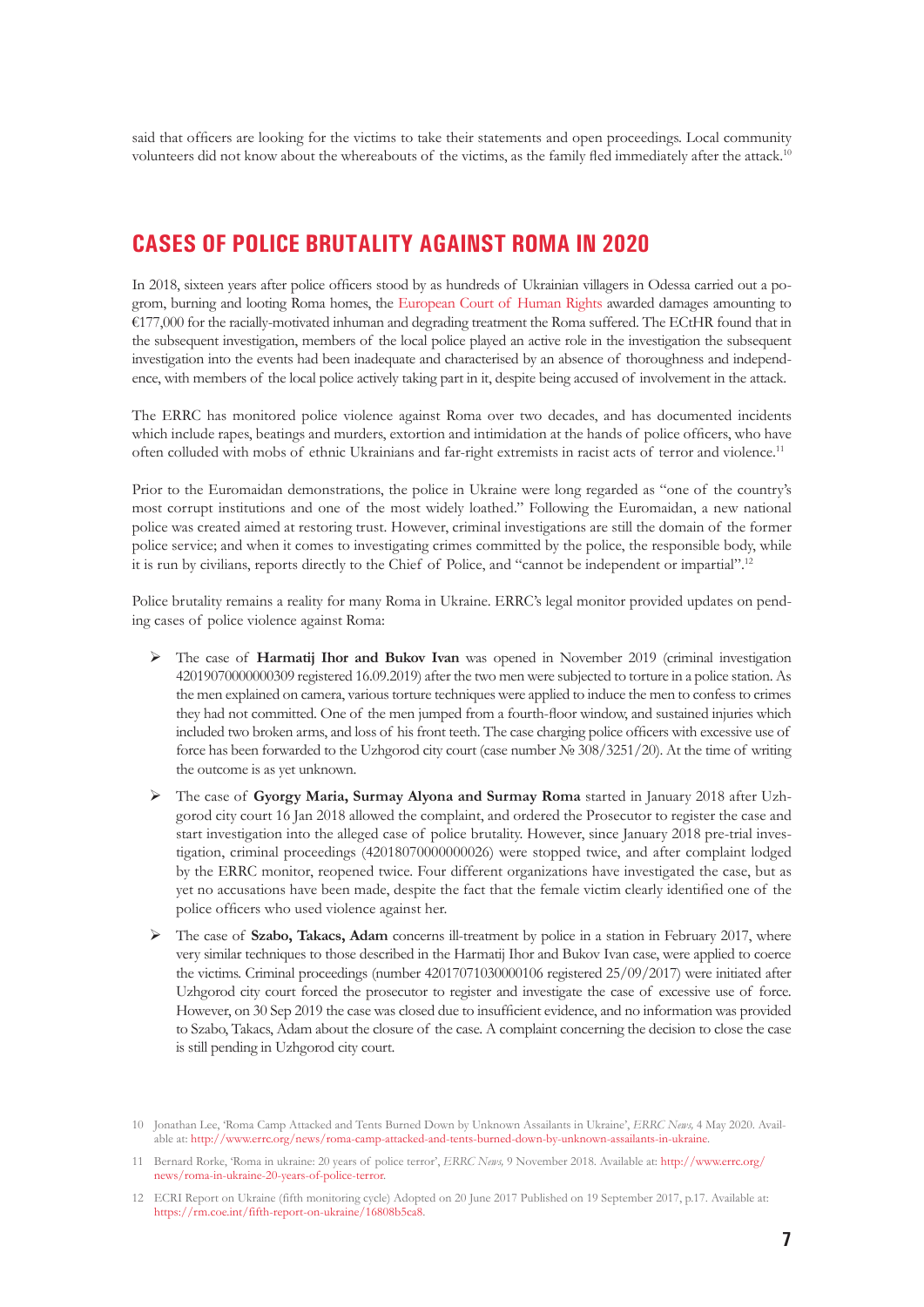#### **REPRODUCTIVE RIGHTS OF ROMANI WOMEN: DISCRIMINATORY TREATMENT, NEGLECT AND ABUSE**

The health and wellbeing of new-borns and young children is to a critical extent dependent upon Romani women being able to access quality reproductive healthcare. Research conducted by ERRC and Roma Fund Chiricli, a Roma-led organisation working in Ukraine, found that pregnant Romani women face degrading and discriminatory treatment when accessing reproductive healthcare, especially when giving birth.<sup>13</sup>

The research was conducted over four months between March and June 2018; in-depth qualitative interviews were conducted with 359 Romani women from Antalovci, Beregovo, Poroshkovo, Svalyava, Uzhgorod, and Veliko-Beresniy. The research found that:

- $\triangleright$  95% of interviewees live in houses with very poor conditions, without water, electricity or sewage. Many houses were built informally in segregated areas, and there were cases where two-roomed dwellings housed 15-20 people
- $\triangleright$  Approximately 90% of interviewees were segregated from non-Roma when giving birth. Romani women in Uzhgorod had to pay extra money to access a segregated maternity ward, otherwise they had to give birth in the corridors
- $\triangleright$  Doctors were abusive and aggressive in their treatment of Romani women. The vast majority of the women came home as quickly as possible because of the hostile attitude of the doctors and nurses. One woman said: *"I was discriminated against, doctors talked to me without any respect, degrading me only because I am Roma. They called me Gypsy and screamed at me frequently... I asked some questions about putting my baby near with me after delivery, but the doctors screamed at me, 'You Gypsies want too much, this is not a show house or theatre. It's a hospital'".*
- $\triangleright$  The conditions in the segregated wards were much worse, with limited access to toilets, no hot water, stained bedsheets. In Uzhgorod, Romani women complained that the bedsheets were old and stained with blood: *"I got these bedsheets for me and my child. My child was sick and I had to be in the hospital with him. Two*  days in a row I was getting a message delivered by a nurse in a very rude way that I had to pay for the bedsheets and other *basic bed accessories because I am a Gypsy, or she would call the police. I started to cry and called health mediator".*
- $\triangleright$  In Poroshkovo, 70 women of the 83 interviewed there stated they did not have access to hot and cold running water at all: *"We only had a toilet in the corridor of the hospital on the floor where deliveries take place".*
- ¾ In Poroshkovo, Romani women were not provided with any food meals. The nurses simply said that they had no food for Roma. Romani women there had to get food from their relatives. In Antalovci, women complained that they got very little food and there was no hot water.
- $\triangleright$  80% had limited access to medicines, in particular analgesics or anaesthesia, during their staying at the maternity ward or hospital. In Beregovo and Svalyava, most of women were told that if they needed medicine that was not available in the hospital, they had to go and buy it themselves.

The right to health, including the right to reproductive health, is a fundamental human right and is indispensable for the exercise of other human rights. Every woman has the right to the highest attainable standard of health, which includes the right to dignified, respectful healthcare throughout pregnancy and childbirth, as well as the right to be free from violence and discrimination.

ERRC research evidence suggests that the treatment many Romani women face when accessing reproductive healthcare in Ukraine is illegal. Ukraine has ratified international human rights treaties which protect the right to health, free from discrimination, explicitly in the International Convention on the Elimination of All Forms of Racial Discrimination and the European Social Charter. What many of the women interviewed for this research have experienced violates the European Convention on Human Rights, which protects the right to life, the right to be free from inhuman and degrading treatment, the right to respect for private and family life, and which prohibits discrimination in in relation to these rights. What this research reveals is intersectional discrimination: the women interviewed have faced inferior treatment in complex ways based on being Romani, being women, being in the particular situation of giving birth, being poor, and living in segregated areas.

<sup>13</sup> ERRC. *Reproductive Rights of Romani Women in Ukraine.* Cause of Action. February 2019. Available at: [http://www.errc.org/uploads/](http://www.errc.org/news/roma-camp-attacked-and-tents-burned-down-by-unknown-assailants-in-ukraine) [upload\\_en/file/5126\\_file1\\_cause-of-action-reproductive-rights-of-romani-women-in-ukraine.pdf](http://www.errc.org/news/roma-camp-attacked-and-tents-burned-down-by-unknown-assailants-in-ukraine).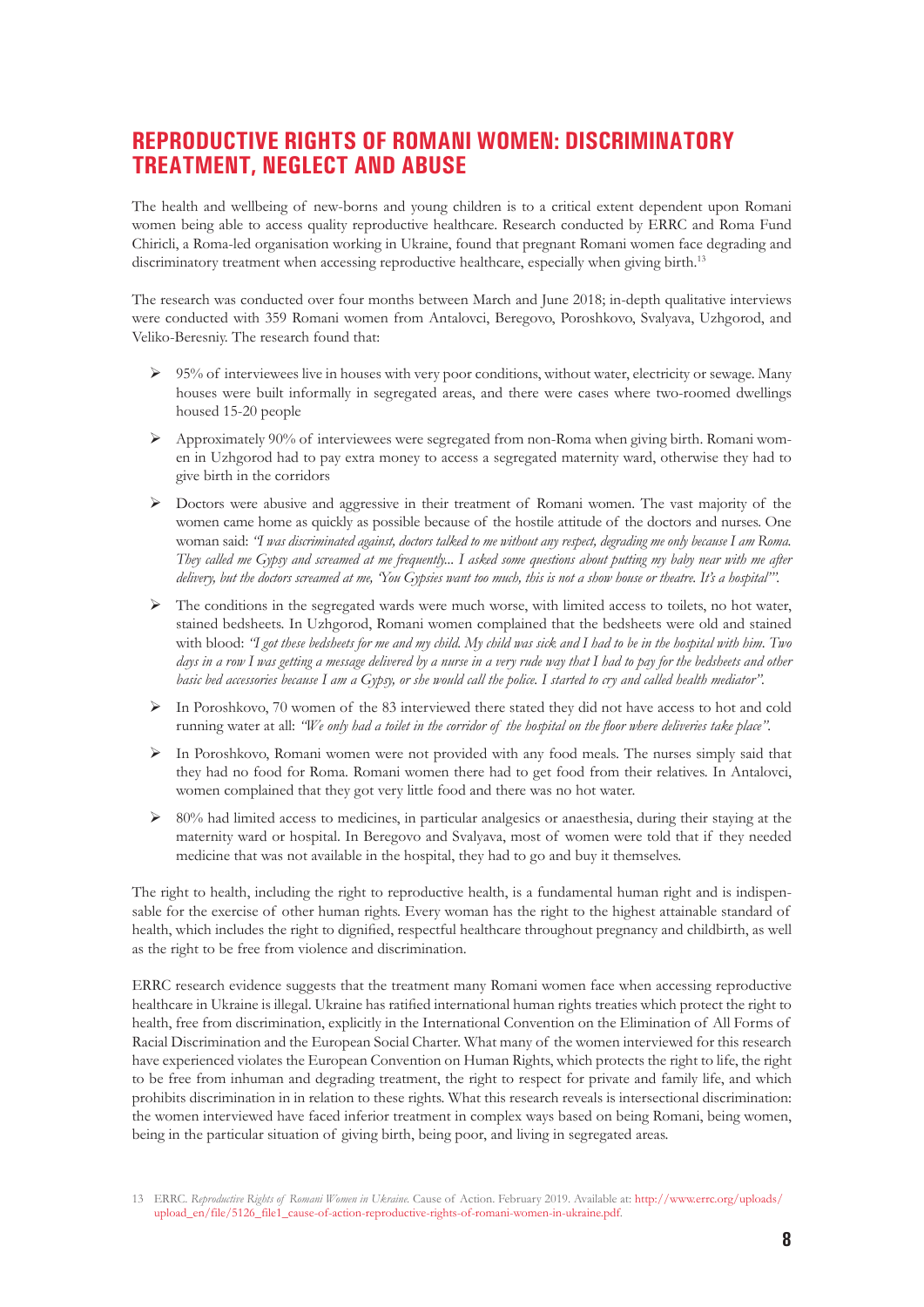### **SCHOOL SEGREGATION, UNEQUAL ACCESS, OBSTACLES AND LOW EDUCATIONAL OUTCOMES**

Research and reports by NGOs including ERRC, Roma Education Fund, and local partners confirm findings and recommendations by international bodies such as ECRI that there is an urgent need to increase the school attendance of Roma children, combat segregation and prejudice in the school system and improve the educational outcomes of Roma children, with the appointment of Roma school mediators forming part of these efforts.

As ECRI noted, in its 2017 Report, while increasing the educational level of Roma is one of the commitments of the Strategy for the Protection and Integration of the Roma Ethnic Minority in Ukraine up to 2020, the strategy has no budget and remains largely unimplemented; and "Roma children experience numerous problems in education, including segregation, lack of access to preschool, high dropout rates and bullying."14

Reports continue to indicate a low level of education among the Roma population in Ukraine: 24% have no education at all, 37% have not completed compulsory education and only 1% has higher education; 23% are illiterate and 34% do not speak Ukrainian. Other reports indicate that over 90% of Roma children drop out of school, only completing five or six years of education, and only 6% have completed secondary education or professional training. Many Romani children do not speak Ukrainian and have no access to pre-school education. When they start compulsory school, they are already at a disadvantage.15

ERRC research identified the many obstacles Romani children face in accessing education, and shown that Romani children often study in fully segregated and sub-substandard schools, are not permitted to register in integrated schools, and are overrepresented in so-called 'special education' schools which have adapted curricula for children diagnosed with special education needs.

Some schools refuse Romani students as they lack personal documents, such as birth certificates. Many Romaonly schools actively encourage Romani children to enrol in a segregated rather than a mixed school; this involves teachers going directly to Romani families to enrol their children in a segregated school. Although education is free in theory, many schools require an unofficial monthly contribution from parents to cover running costs; for poorer Romani parents this monthly contribution is unaffordable. In some areas, a lack of transport to schools is an obstacle. Some parents are too poor to provide warm clothes for their children and keep them home during the winter months causing the kids to fall further behind and drop out. Finally, Romani students who attempt to enrol in integrated schools are often refused without clear reason and it is evident that these schools limit the number of Romani students that they accept.

The ERRC echoes the strong recommendation from ECRI that the authorities adopt an effect strategy facilitate access to preschools, and put an end to racial segregation of Romani children in education, as a pernicious practice which is "highly detrimental and deprives Roma children of the chance to escape the cycle of poverty resulting from low education levels." ERRC also recommends that effective measures are taken to combat stigmatisation, bullying and abuse against Romani children in schools, as this has been identified as one of the main reasons causing children to drop out of school.

A variety of progressive educational initiatives supported by the International Renaissance Foundation (IRF), Roma Educational Fund (REF) and the leadership of certain local schools and NGOs demonstrate the effectiveness of pre-school language instruction, Roma teaching assistants and free lunches. These interventions are delivering clear results but need to be scaled up and taken on by the authorities. Currently these programmes rely on foreign donors; without state funding and ownership they cannot be sustainable in the long term. Also, any gains made by Romani children who received pre-school language and skills training are quickly lost if children are placed in segregated schools; many children who attend integrated schools are likely to fall behind if they do not receive parental or mentor support with out-of-classroom studies and homework.

As previously mentioned, a key factor in Romani children's continued exclusion is statistical and data invisibility. The deficit of reliable, disaggregated data on their life circumstances means that there cannot be a holistic understanding of the impact of acute poverty, isolation and discrimination on the lives of Romani children in Ukraine.

14 ECRI Report on Ukraine. Available at: <https://rm.coe.int/fifth-report-on-ukraine/16808b5ca8>.

<sup>15</sup> Equal Rights Trust (ERT) (2016), Alternative report submitted to the 90th session of the Committee on the Elimination of Racial Discrimination in relation to the combined 22nd and 23rd periodic reports submitted by: Ukraine.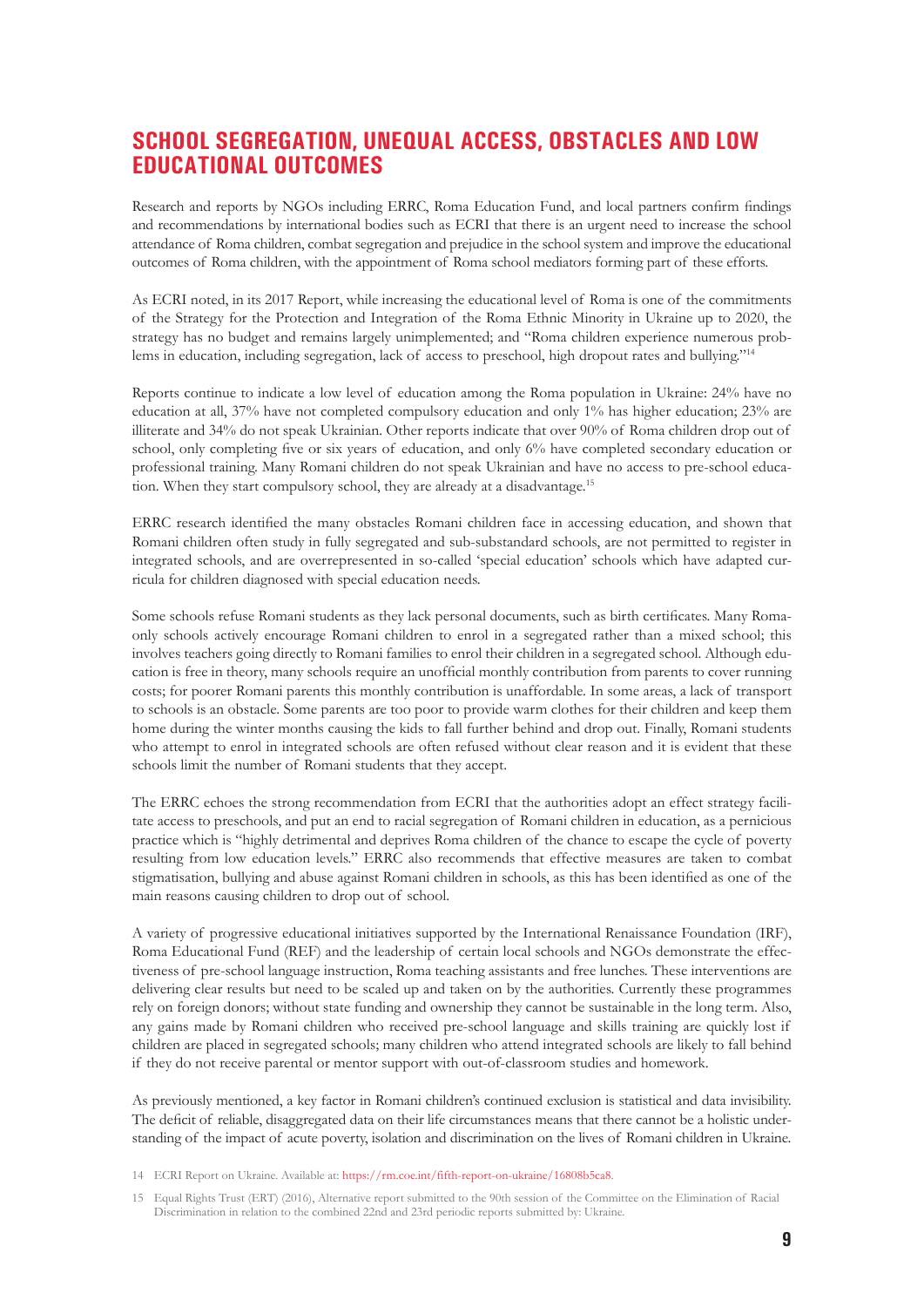This is especially the case for the most excluded and marginalised, many of whom live in 'undocumented dwellings', without access to clean water, electricity and sanitation; where the precarious living conditions are further complicated by the lack personal documentation, which makes life a struggle to secure basic human rights.

#### **LACK OF DOCUMENTATION AND STATELESSNESS IN UKRAINE**

There is no reliable data on the exact size of Ukraine's stateless population as the scope of the problem has never been thoroughly mapped. According to Ukraine's 2001 census, 82,600 persons claimed to be stateless and another 40,400 persons did not specify their citizenship.16 According to the State Migration Service of Ukraine, as of 2015, 5,159 stateless persons had permanent residence permits and 574 had temporary residence permits in Ukraine. The Ukrainian Government does not keep a record of irregular stateless persons residing in Ukraine and does not have an official statelessness determination procedure in place. In 2015, UNHCR estimates of the stateless population in Ukraine ranged from 35,22811 to 45,87712. Either figure makes this one of the largest stateless populations in Europe.17

The last and only All-Ukrainian Population Census of 2001 reported 47,600 persons who defined their affiliation to the Roma nationality.18 According to different sources, the current size of the Roma population in Ukraine ranges between 120,000 and 400,000 persons.<sup>19</sup> The Roma constitute one of the main national minorities with the highest proportion of stateless persons. According to the Report on the Implementation of State Policy on Roma 2015, by the Ukrainian Ombudsman's Office, the International Renaissance Foundations, and the ERRC, 83% of Roma have a passport or another identity document, while the remaining 17% are undocumented.<sup>20</sup>

While most Roma have the right to the Ukrainian nationality under the Law, their risk of statelessness relates to their lack of documentation and the documentation requirements for birth registration. The lack of documentation among Roma is a widespread and long lasting, sometimes inter-generational issue that needs a particular attention by local and national authorities.

The ERRC has worked with communities in Odessa region since 2011, assisting Roma to apply for personal documents. In three communities between 30% and 40% of Roma reported that they lack at least one of the documents which are necessary in order to access a range of services. These include birth certificates, internal passports (which serve as identification documents) and residence registration documents. Many Roma in Ukraine also lack documents proving ownership of either the place of residence, or of the land on which they reside. The lack of personal documents creates obstacles with regard to education, housing, health care and other forms of social security, and employment.

In some cases, individuals lack any form of identification and so cannot prove their identity in order to avail of any state services. There are several reasons why Roma lack particular documents; some missed deadlines for exchanging documents following the collapse of the Soviet Union and were not aware that such deadlines existed; some did not have documents during the Soviet period and now cannot prove their place and date of birth, or their length of residence in Ukraine; some had lost personal documents and were unable to replace them.

Risks of statelessness among Roma in Ukraine and obstacles to solving their statelessness are linked to historical reasons of segregation and social exclusion by the majority community. In Ukraine, many Roma live in compact settlements, also known as 'tabor', which are excluded from the rest of the population. Birth at home also results in the lack of birth certificates because of the abovementioned requirement to present medical documents irrespectively of the child's birth in or out of the hospital. The issue particularly impacts Roma living in remote

- 16 First All-National Population Census: historical, methodological, social, economic, ethnic aspects. The Institute for Demography and Social Studies of the NAS of Ukraine, the State Statistic Committee of Ukraine. – 2004. - P. 109 - [http://2001.ukrcensus.gov.](http://www.errc.org/news/roma-camp-attacked-and-tents-burned-down-by-unknown-assailants-in-ukraine) [ua/d/mono\\_eng.pdf](http://www.errc.org/news/roma-camp-attacked-and-tents-burned-down-by-unknown-assailants-in-ukraine).
- 17 UNHCR Populations. [http://globalfocus-interim.unhcr.org/population](http://www.errc.org/news/roma-camp-attacked-and-tents-burned-down-by-unknown-assailants-in-ukraine).
- 18 The statistics are available at [http://2001.ukrcensus.gov.ua/](http://www.errc.org/news/roma-camp-attacked-and-tents-burned-down-by-unknown-assailants-in-ukraine).
- 19 Situation Assessment Report on Roma in Ukraine and the Impact of the Current Crisis. OSCE ODIHR, 2014. Available at: [ht](http://www.errc.org/news/roma-camp-attacked-and-tents-burned-down-by-unknown-assailants-in-ukraine)[tps://www.osce.org/odihr/124494?download=true](http://www.errc.org/news/roma-camp-attacked-and-tents-burned-down-by-unknown-assailants-in-ukraine).
- 20 The Conditions of the Implementation on the Roma State Policy. 2015. 80 p. p. 10. Available at: [http://www.ombudsman.](http://www.errc.org/news/roma-camp-attacked-and-tents-burned-down-by-unknown-assailants-in-ukraine) [gov.ua/files/alena/ZVIT\\_ROMA.pdf](http://www.errc.org/news/roma-camp-attacked-and-tents-burned-down-by-unknown-assailants-in-ukraine). (In Ukrainian.)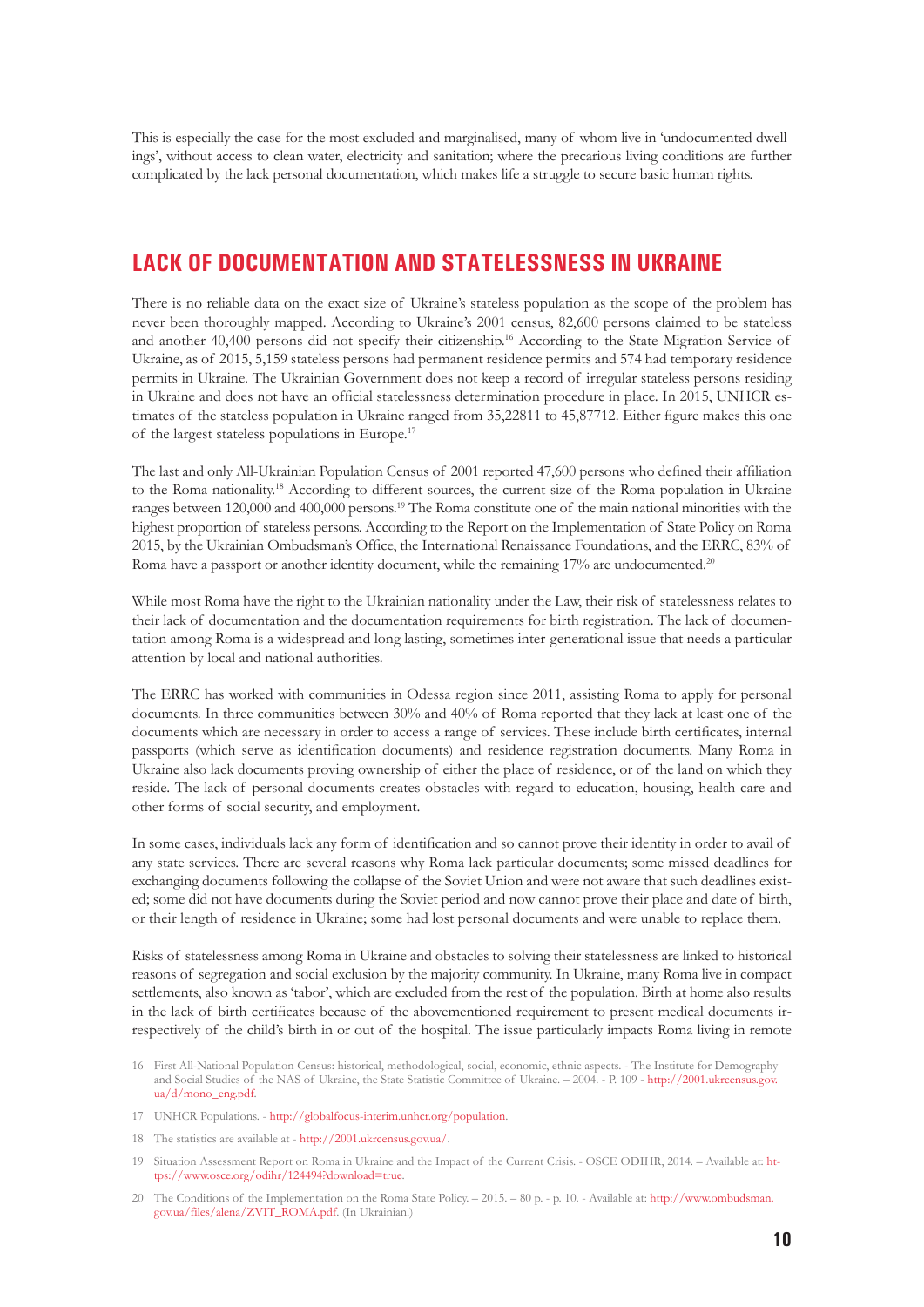rural areas. They are more likely to remain stateless as they do not have access to legal assistance to solve this problem. This also causes additional financial burdens for Roma, as travel costs are likely to be an obstacle to acquiring documentation.

The situation of the Roma lacking identity documents is further aggravated by state sanctions against those who lack documentation. Furthermore, expenses, including paying a fine (for instance, for illegal stay in Ukraine, or late application for a birth certificate after the expiry of a month since the birth date); a court fee (if a person can establish his/her affiliation to the Ukrainian nationality only through a court procedure); or a fee for certain administrative services (for example, issuance of a registration certificate as a citizen of Ukraine by the State Migration Service of Ukraine) make documentation inaccessible to many Roma.

As a result, and a consequence of marginalisation, social exclusion and poverty, the level of literacy and formal education remains very low among Roma in comparison to the rest of the Ukrainian population. This leads to barriers to completing applications and providing the required documentation, making Roma more likely to have their applications rejected.

Furthermore, discrimination is both a cause and a consequence of statelessness among Roma in Ukraine. Roma, along with other groups, are systematically discriminated against in Ukraine, at different levels, and on various grounds, as reported by the Office of the Ukrainian Ombudsman, as well as by UN agencies.<sup>21</sup> In October 2016, concluding observations and recommendations of the Committee on the Elimination of Racial Discrimination on the twenty-second and twenty-third periodic reports of Ukraine were published, which welcomed the positive steps undertaken by Ukraine in addressing discrimination, but underlined a range of further concerns and recommendations thereto. The Committee looked specifically at the situation of Roma in Ukraine, raising concern as to the persistence of discrimination, stereotypes, and prejudices against Roma, and on the particularly insecure situation of Roma IDPs. One of the concluding recommendations of the Committee addressed the issue of statelessness among Roma in Ukraine:

'*Recalling its general recommendations No. 27 (2000) on discrimination against Roma and No. 25 (2000) on gender-related dimensions of racial discrimination, the Committee recommends that the State party: [...] (e) Strengthen its efforts* **to provide all Roma with identity documents free of charge**' 22.

#### **RECOMMENDATIONS**

#### **GENERAL INCLUSION POLICIES TO COMBAT DISCRIMINATION AND S E G R E G A T I O N**

- 1. Establish a system of ethnically disaggregated data collection, that includes a gender dimension, in all areas related to Roma inclusion, while strictly adhering to the principles of confidentiality, voluntary self-identification and informed consent.
- 2. ERRC once again calls on the Ukrainian authorities to adopt an effective strategy to end racial segregation of Roma in education, and facilitate full access to preschool and early childhood education opportunities for Romani children.
- 3. Further steps should be taken to end the bullying and stigmatization of Romani children in schools, with measures addressed to pupils, parents and teachers.
- 4. A post-2020 inclusion policy for Roma should be based on a thorough evaluation of the failings of the Strategy for the Protection and Integration of the Roma Ethnic Minority and its Action Plan. In line with the EU post-2020 Roma inclusion initiative, the future strategy should focus on combating

<sup>21</sup> For more details, see: The Annual Report of the Ombudsman of Ukraine on Human Rights in Ukraine. – 2015. – 552 p. – Available at: [www.ombudsman.gov.ua/files/Dopovidi/Dopovid\\_2015\\_10b.pdf](http://www.errc.org/news/roma-camp-attacked-and-tents-burned-down-by-unknown-assailants-in-ukraine). (In Ukrainian.); The Annual Report of the Ombudsman of Ukraine on Human Rights in Ukraine. – 2016. – 537 p. – Available at: [www.ombudsman.gov.ua/files/Dopovidi/Dopovid\\_2016\\_final.pdf](http://www.errc.org/news/roma-camp-attacked-and-tents-burned-down-by-unknown-assailants-in-ukraine). – p. 156. (In Ukrainian.); Ukraine combined twenty-second to twenty-third periodic report CERD/C/UKR/22-23. – 2016. - Available at: [http://www.ohchr.org/en/NewsEvents/Pages/DisplayNews.aspx?NewsID=20318&LangID=E#sthash.By19x2Q2.dpuf](http://www.errc.org/news/roma-camp-attacked-and-tents-burned-down-by-unknown-assailants-in-ukraine).

<sup>22</sup> Concluding observations and recommendations of the Committee on the Elimination of Racial Discrimination on the combined twenty-second and twenty-third periodic reports of Ukraine. - CERD/C/UKR/CO/22-23. - 4 October 2016. – Paras. 19-22. Available at: [http://tbinternet.ohchr.org/\\_layouts/treatybodyexternal/Download.aspx?symbolno=CERD%2fC%2fUKR%2fCO%](http://www.errc.org/news/roma-camp-attacked-and-tents-burned-down-by-unknown-assailants-in-ukraine) [2f22- 23&Lang=en](http://www.errc.org/news/roma-camp-attacked-and-tents-burned-down-by-unknown-assailants-in-ukraine).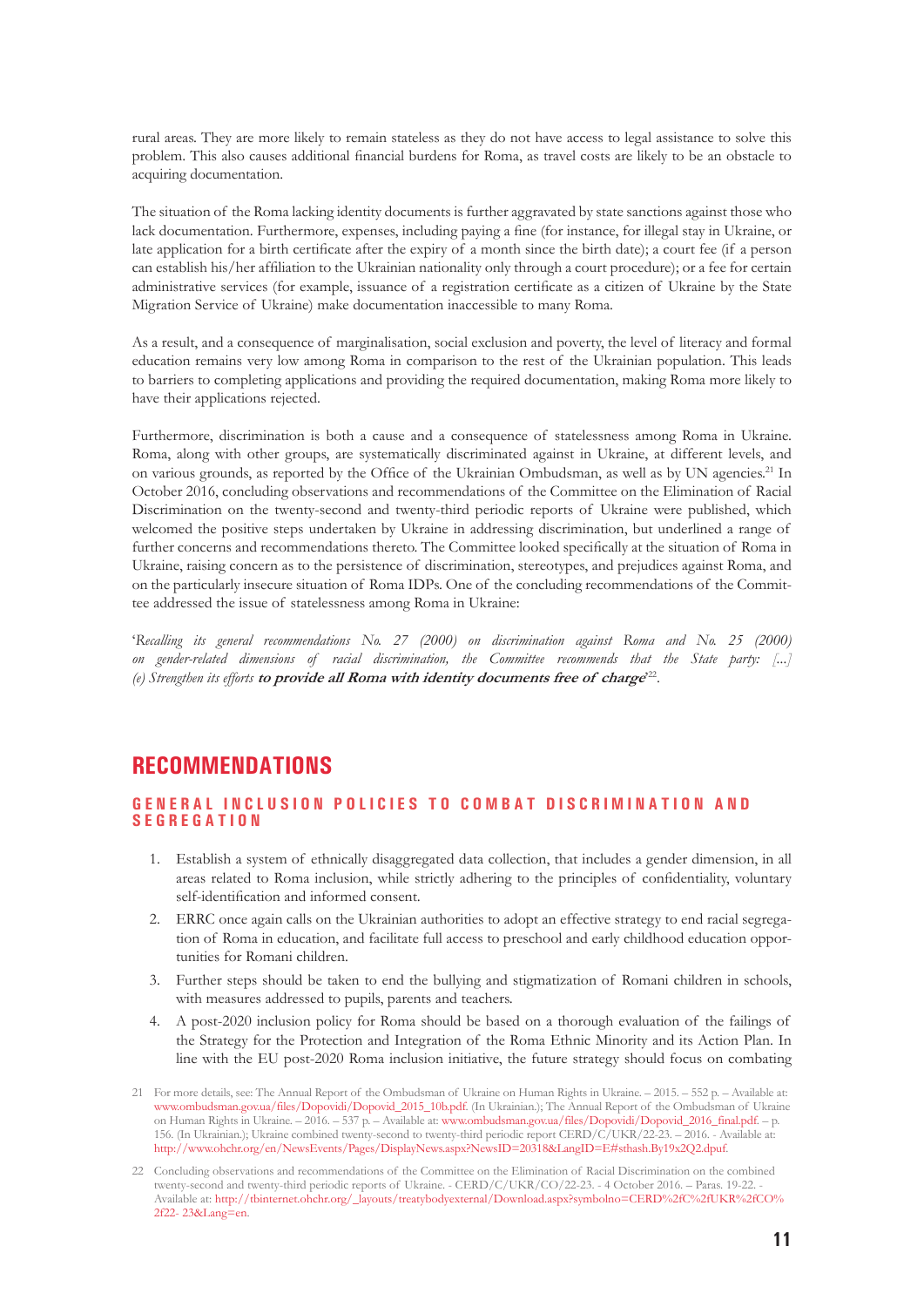discrimination and anti-Roma racism, set clear targets, include robust monitoring and evaluation, and allocated sufficient funding for effective implementation in partnership with Roma civil society.

- 5. National level comprehensive anti-discrimination legislation should include the express prohibition of direct and indirect discrimination in access to health care and related public services; provide provision for a shift in burden of proof; combat victimization, support positive action; allows legal entities to support complainants in judicial or administrative proceedings; and provides for effective and proportionate sanctions and remedies.
- 6. Ensure the enactment, monitoring, and enforcement of prohibitions against discrimination on the part of health-care workers and institutions, and professional associations. Provide training and education to health care professionals on diversity and anti-discrimination in service provision.

# **C O M B A T I N G R A C I A L L Y M O T I V A T E D H A T E C R I M E S A N D P O L I C E V I O - L E N C E A G A I N S T R O M A**

- 7. The Parliamentary Commissioner for Human Rights should be granted investigation powers in order to combat racism and racial discrimination effectively.
- 8. Take measures to effectively investigate hate crimes under article 161 of the Criminal Code, especially in the attacks on Roma settlements in Kyiv, Ternopol and Lviv in 2018. There is no need to strengthen the sanctions already provided for the crime, but it is necessary to ensure the steadfast application of these sanctions against the perpetrators as ERRC deems impunity to be a driving force for further pogromstyle attacks or copycat 'cleansing operations' waged against Roma.
- 9. Request that Ukrainian authorities report regularly on progress with the prosecutions in racially-motivated attacks, whether aggravated circumstances are being investigated, which provisions of the criminal code are being used when it comes to prosecution, including details concerning prosecutions, convictions, and sentencing.
- 10. Ensure that the post-2020 Roma Integration policy has specific references to tackling hate crimes and building trust and understanding between police and Romani communities
- 11. Set up a body independent of the police and prosecution authorities should be set up to investigate alleged cases of racially-motivated misconduct by the police
- 12. Take measures to prevent the illegal and racist activities of extreme right-wing organizations, and to combat the spread of hate speech and incitement to racial hatred both online and offline. Where such groups pose a threat to public safety, take the appropriate legal measures to disband them.
- 13. Investigate and terminate any formal and informal cooperation between state institutions and far-right civil organisations.

#### **S T A T E L E S S N E S S**

- 14. Compliance with international obligations, including through law reform. The Ukrainian Government should ensure that all international and regional obligations related to the right to nationality, prevention and reduction of statelessness, identification and protection of stateless persons, non-discrimination, and birth registration are fully incorporated into domestic law and implemented in practice.
- 15. Simplified procedure for Ukrainian citizenship confirmation. The Ukrainian Government should put in place a simplified, cost-free procedure to establish Ukrainian citizenship of all persons who face barriers to accessing documentation, including those who hold documents of the former USSR, IDPs, those residing in the temporarily occupied territories, and those who cannot access documentation or proof of citizenship for other reasons.
- 16. Access to legal aid services. The Ukrainian Government should ensure that all Roma, in particular those denied documentation and at risk of statelessness have equal and fair access to high quality legal aid services, and that they are not required to provide the very documentation they have been denied and evidence of their low income, in order to access legal aid.
- 17. Access to fundamental rights. The Ukrainian Government should ensure that state- less and undocumented Roma are able to exercise their rights such as access to health- care, education, freedom of movement, liberty and security of the person and to equally participate in the social and political life of the country.